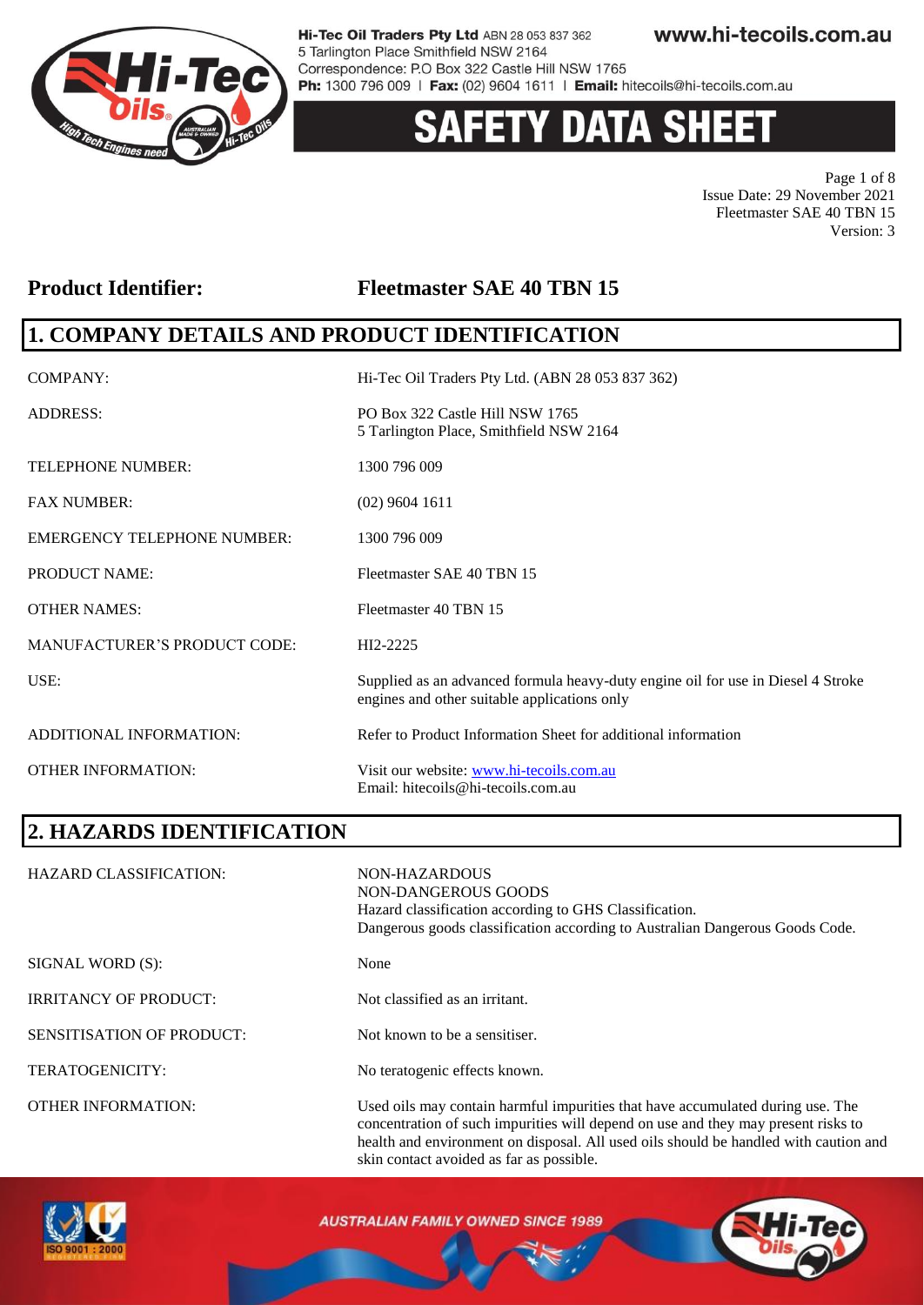

# **Y DATA SHEE**

Page 2 of 8 Issue Date: 29 November 2021 Fleetmaster SAE 40 TBN 15 Version: 3

# **3. IDENTIFICATION / COMPOSITION OF INGREDIENTS**

#### CHEMICAL CHARACTERISTICS**:** Liquid

INGREDIENTS:-

CHEMICAL ENTITY: CAS No. PROPORTION Ingredients determined not to be hazardous Mixture Zinc alkyldithiophosphate Confidential  $0 - 1.99\%$ 

OTHER INFORMATION: The petroleum oils in this product contain less than 3% DMSO extract as measured by

### **4. FIRST AID MEASURES**

#### **HEALTH EFFECTS**

| <b>SWALLOWED:</b>            | If a large quantity is ingested seek immediate medical attention. Give water to drink.<br>DO NOT induce vomiting. If vomiting occurs get immediate medical attention due to<br>aspiration into lungs risk.                                                                                                                                                                                                                                                                                                                          |
|------------------------------|-------------------------------------------------------------------------------------------------------------------------------------------------------------------------------------------------------------------------------------------------------------------------------------------------------------------------------------------------------------------------------------------------------------------------------------------------------------------------------------------------------------------------------------|
| EYE:                         | Immediately irrigate with copious amounts of water for at least 15 minutes. Eyelids to<br>be held open. In all cases of eye contamination it is a sensible precaution to seek<br>medical advice.                                                                                                                                                                                                                                                                                                                                    |
| SKIN:                        | Remove contaminated clothing and wash skin thoroughly with plenty of soap and<br>water. High pressure injection through the skin requires URGENT medical attention<br>for possible incision, irrigation and/or debridement. Contact with molten material will<br>require treatment by a physician for burns (Do not remove material).                                                                                                                                                                                               |
| <b>INHALED:</b>              | Remove victim from exposure to fresh air $-$ avoid becoming a casualty. Allow patient<br>to assume most comfortable position and keep warm. Keep at rest until fully<br>recovered. Seek medical advice if effects persist. If breathing laboured and patient<br>cyanotic (blue), ensure airways are clear and have qualified person give oxygen<br>through face mask. If breathing has stopped apply artificial respiration at once. In the<br>event of cardiac arrest, apply external cardiac massage and seek urgent medical aid. |
| <b>FIRST AID FACILITIES:</b> | Normal washroom facilities are generally suitable. Ensure an eye wash station and<br>safety shower is available and ready for use.                                                                                                                                                                                                                                                                                                                                                                                                  |
| <b>ADVICE TO DOCTOR:</b>     | Treat symptomatically.                                                                                                                                                                                                                                                                                                                                                                                                                                                                                                              |
| <b>OTHER INFORMATION:</b>    | Keep water and mild soap near work site.                                                                                                                                                                                                                                                                                                                                                                                                                                                                                            |

Not required  $70 - 100$ %<br>Mixture To  $100%$ 

IP 346 test method.



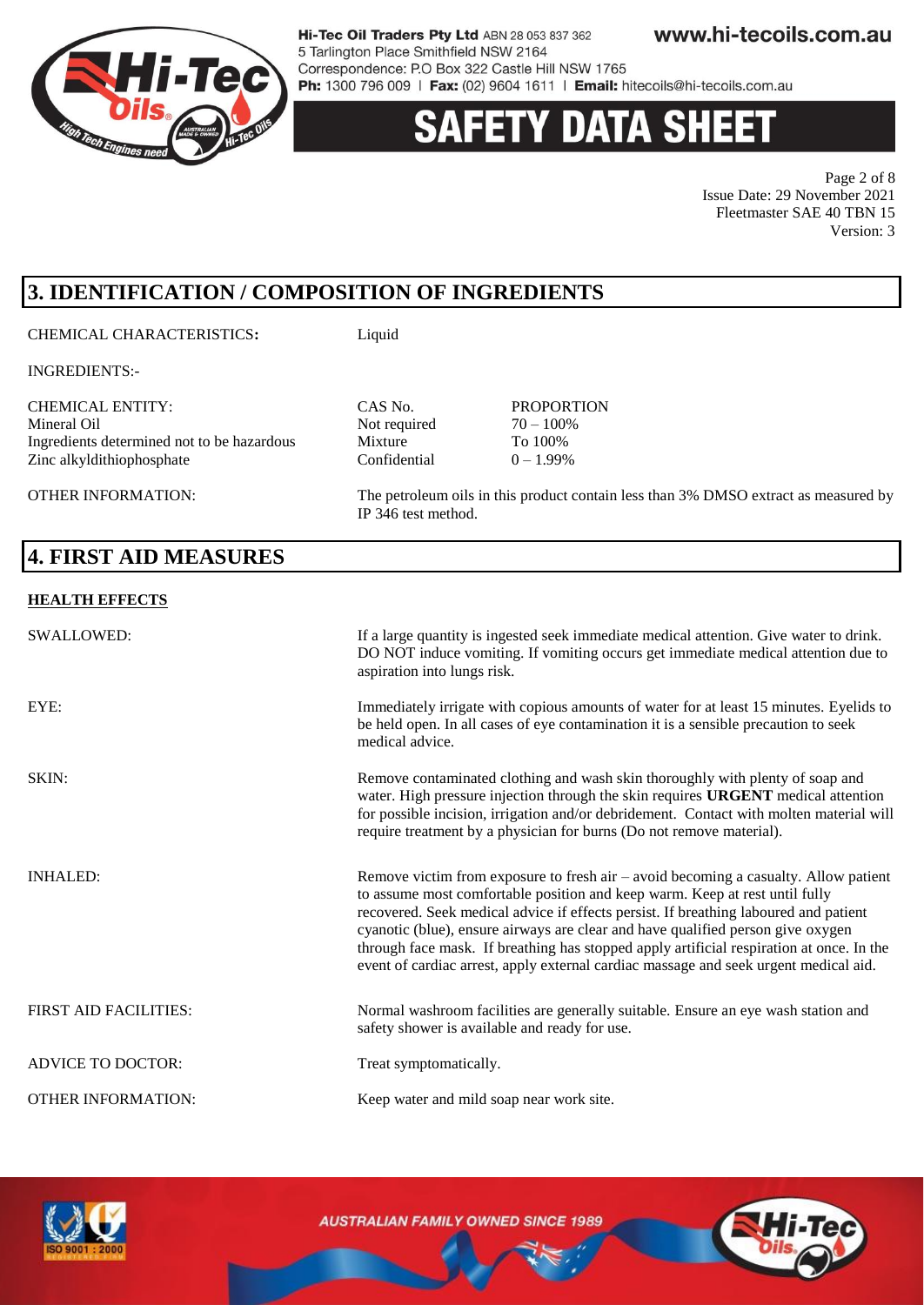

# 'Y DATA SHE

Page 3 of 8 Issue Date: 29 November 2021 Fleetmaster SAE 40 TBN 15 Version: 3

### **5. FIRE FIGHTING MEASURES**

#### **FIRE/EXPLOSION HAZARD**

| <b>HAZARDS OF USE/STORAGE:</b>           | Product is a C2 combustible liquid according to AS 1940. This product is combustible<br>if preheated.                                                                                                         |
|------------------------------------------|---------------------------------------------------------------------------------------------------------------------------------------------------------------------------------------------------------------|
| <b>HAZARDS FROM COMBUSTION PRODUCTS:</b> | Combustion products may include: oxides of carbon, nitrogen and sulphur, a complex<br>mixture of airborne unidentified organic and inorganic solid and liquid particulates.                                   |
| FIRE-FIGHTING RECOMMENDATIONS:           | If safe to do so, remove containers from path of fire. Keep storage tanks, pipelines,<br>containers, fire exposed surfaces, etc. cool with water spray. Avoid spreading liquid<br>and fire by water flooding. |
| PRECAUTION:                              | Do not use water jet. Water may cause splattering.                                                                                                                                                            |
| SUITABLE EXTINGUISHING MEDIA:            | Use foam, sand, carbon dioxide or dry chemical.                                                                                                                                                               |
| PROTECTIVE MEASURES:                     | Fire fighters should wear self-contained breathing apparatus if risk of exposure to<br>products of combustion.                                                                                                |
| <b>REACTIVITY:</b>                       | May react with strong oxidising agents.                                                                                                                                                                       |

#### **6. ACCIDENTAL RELEASE MEASURES**

SPILLS & DISPOSAL: Slippery when spilt. Avoid accidents, clean up immediately.

CLEAN-UP PROCEDURE - SMALL SPILLS (20L or less): Absorb or contain liquid with sand, earth or spill control material. Shovel up using non-sparking tools and place in a sound labelled sealable container for subsequent safe disposal. Place leaking containers in a sound labelled drum. Scrub contaminated surfaces with detergent solution. Retain washings as contaminated waste.

CLEAN-UP PROCEDURES - LARGE SPILLS (Greater than 20L): Transfer to a sound labelled, sealable container for product recovery or safe disposal. Treat residues as for small spills.

PERSONAL PRECAUTIONS: Extinguish naked flames. Remove ignition sources. No smoking. Avoid sparks. Take precautionary measures against static discharges. Avoid contact with skin, eyes and clothing. Evacuate the area of non-essential personnel. Shut off leaks, if possible without personal risk. Do not breathe vapours. Ventilate contaminated area thoroughly. Dispose of according to local regulations.



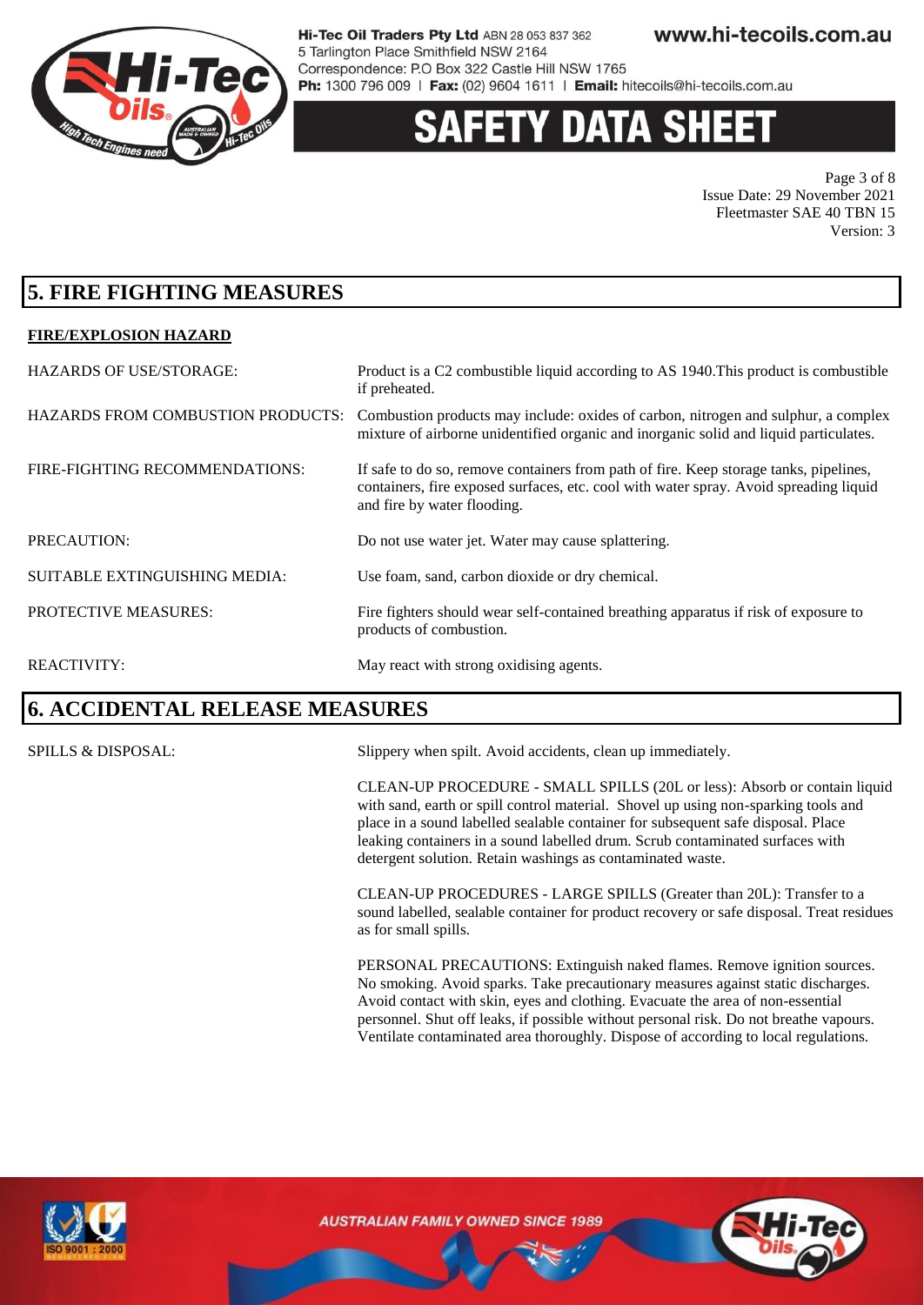

# **ETY DATA SHEE**

Page 4 of 8 Issue Date: 29 November 2021 Fleetmaster SAE 40 TBN 15 Version: 3

### **6. ACCIDENTAL RELEASE MEASURES (CONT)**

OTHER INFORMATION: PROCEDURES IN CASES OF LEAKAGE OR BREAKAGE: Stop the source of the leak or release and contain spill if possible. Ventilate area. Use respirator and protective clothing outlined in this MSDS. Cover spill with inert absorbent earth. Use a stiff brush to mix thoroughly. Sweep up and place in a sound labelled disposable container. Scrub contaminated area with detergent and water using a stiff brush. Pick up liquid with additional absorbent material and place in a sound labelled disposable container. Prevent contamination of groundwater or surface water.

should be provided to maintain airborne concentration levels below the exposure

standard or the Manufacturer's recommended exposure standard.

# **7. HANDLING AND STORAGE**

| PRECAUTIONS FOR SAFE HANDLING:  | When handling product in drums, safety footwear should be worn and proper handling<br>equipment should be used. Prevent spillages. Ensure the appropriate personal<br>protective equipment is used when handling this product. Ensure high level of<br>personal hygiene is maintained when using this product. That is; always wash hands<br>before eating, drinking smoking or using the toilet. |
|---------------------------------|---------------------------------------------------------------------------------------------------------------------------------------------------------------------------------------------------------------------------------------------------------------------------------------------------------------------------------------------------------------------------------------------------|
| <b>SAFE STORAGE CONDITIONS:</b> | Keep containers closed at all times. Store in a cool place out of direct sunlight. Store<br>away from oxidising agents. Check containers regularly for leaks.                                                                                                                                                                                                                                     |
| <b>CORROSIVENESS:</b>           | Not corrosive.                                                                                                                                                                                                                                                                                                                                                                                    |
| <b>STORAGE REGULATIONS:</b>     | Store in a well ventilated place away from ignition sources, oxidising agents,<br>foodstuffs and clothing.<br>Keep containers closed when not in use.<br>Refer to AS 1940 – The Storage and Handling of Flammable Liquids, and NOHSC:<br>1015 – National Standard for Storage and Handling of Workplace Dangerous Goods<br>for further information.                                               |

### **8. EXPOSURE CONTROLS / PERSONAL PROTECTION**

NATIONAL EXPOSURE STANDARDS: No exposure standard has been established for this product. NOHSC Exposure Standard: Oil mists – time weighted average (TWA)  $5 \text{ mg/m}^3$  is recommended. OTHER EXPOSURE INFORMATION: Exposure Standard means the average concentration of a particular substance in the worker's breathing zone, exposure to which, according to current knowledge, should not cause adverse health effects nor cause undue discomfort to nearly all workers. It can be of three forms; time-weighted average (TWA), peak limitation, or short term exposure limit (STEL). ENGINEERING CONTROLS: Maintain concentration below recommended exposure limit. Special ventilation is not normally required. However, in the operation of certain equipment or at elevated temperatures mists or vapour may be generated and localised exhaust ventilation

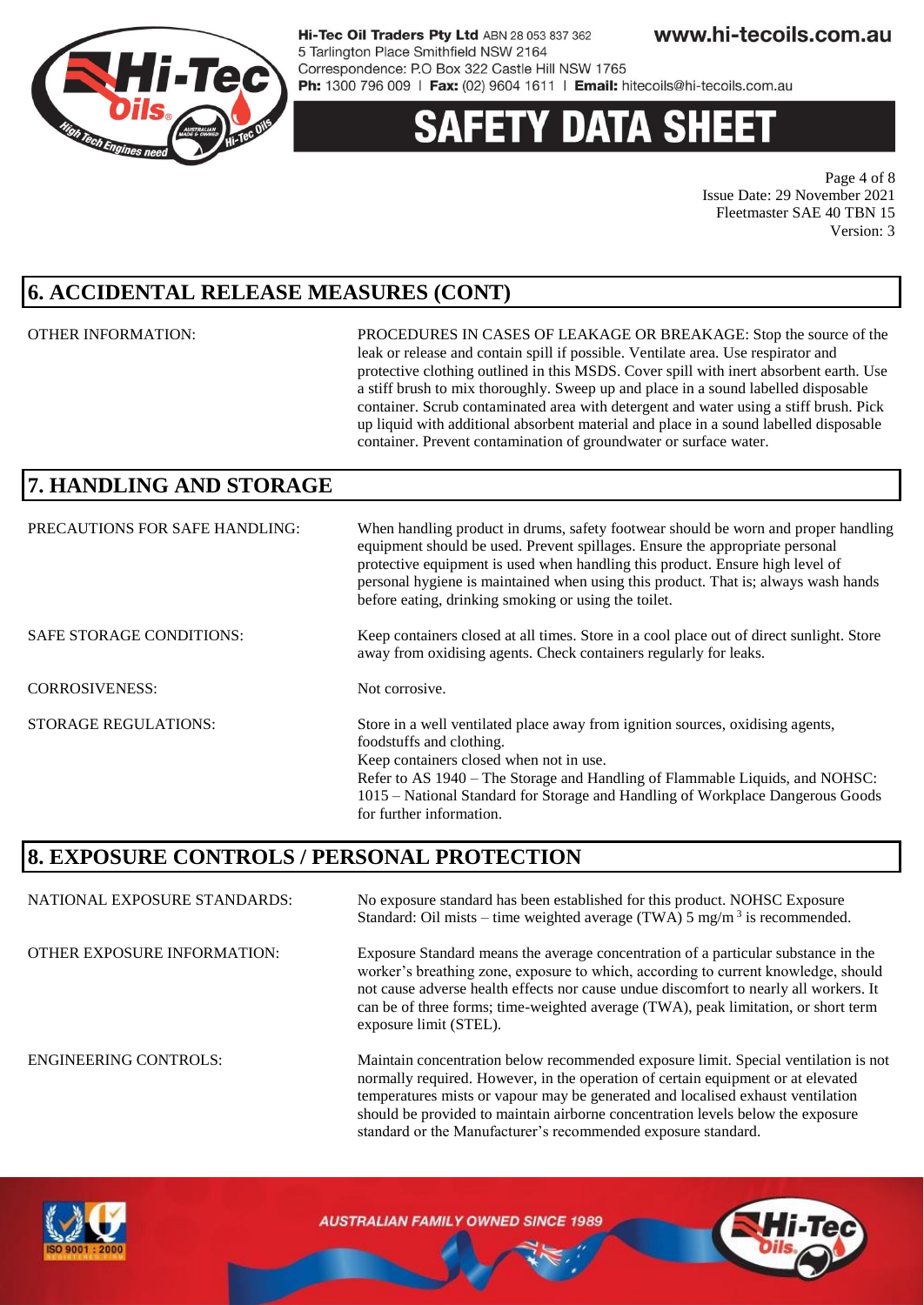

#### **DATA SHEET** Y

Page 5 of 8 Issue Date: 29 November 2021 Fleetmaster SAE 40 TBN 15 Version: 3

### **8. EXPOSURE CONTROLS / PERSONAL PROTECTION (CONT)**

| <b>RESPIRATORY PROTECTION:</b> | A respirator is not normally required. Airborne concentrations should be kept at<br>lowest level possible. If vapours, mists or dusts are generated and the recommended<br>exposure limit for the product is exceeded, use appropriate AS/NZS 1715/1716<br>approved half -face filter respirator suitable for organic vapours or air supplied<br>respirator are worn. Air supplied respirators should always be worn when the airborne<br>concentration of the contaminant or the oxygen content of the air is unknown |
|--------------------------------|------------------------------------------------------------------------------------------------------------------------------------------------------------------------------------------------------------------------------------------------------------------------------------------------------------------------------------------------------------------------------------------------------------------------------------------------------------------------------------------------------------------------|
| <b>EYE PROTECTION:</b>         | Safety glasses, goggles or face shield as appropriate.                                                                                                                                                                                                                                                                                                                                                                                                                                                                 |
| <b>HAND PROTECTION:</b>        | Wear gloves of impervious material such as PVC, neoprene or nitrile gloves.                                                                                                                                                                                                                                                                                                                                                                                                                                            |
| <b>FOOTWEAR:</b>               | Enclosed footwear.                                                                                                                                                                                                                                                                                                                                                                                                                                                                                                     |
| <b>BODY PROTECTION:</b>        | Overalls or similar protective apparel.                                                                                                                                                                                                                                                                                                                                                                                                                                                                                |
| <b>HYGIENE MEASURES:</b>       | Always wash hands before eating, drinking, smoking or using the toilet. If<br>contamination occurs, change clothing. Launder contaminated clothing before reuse.<br>Discard internally contaminated gloves.                                                                                                                                                                                                                                                                                                            |
| SPECIAL PROTECTIVE MEASURES:   | The product will not burn unless preheated. Isolate from sources of heat, naked flames<br>or sparks.                                                                                                                                                                                                                                                                                                                                                                                                                   |

### **9. PHYSICAL AND CHEMICAL PROPERTIES**

| FORM:                               | Liquid                                      |
|-------------------------------------|---------------------------------------------|
| APPEARANCE:                         | Clear and bright liquid.                    |
| COLOUR:                             | Clear amber/brown                           |
| <b>ODOUR:</b>                       | Mild                                        |
| <b>MELTING POINT:</b>               | Less than $0^{\circ}$ C                     |
| <b>BOILING POINT:</b>               | Greater than $300^{\circ}$ C                |
| DENSITY @ $15^{\circ}$ C (kg/L):    | 0.889 typical                               |
| FLASHPOINT (ASTM D-93), Closed Cup: | $>150^{\circ}$ C                            |
| FLAMMABILITY LIMITS -LOWER:         | Approximately 1.5%                          |
| FLAMMABILITY LIMITS - UPPER:        | Approximately 6.0%                          |
| <b>FLAMMABILITY:</b>                | Combustible Liquid C2 according to AS 1940. |

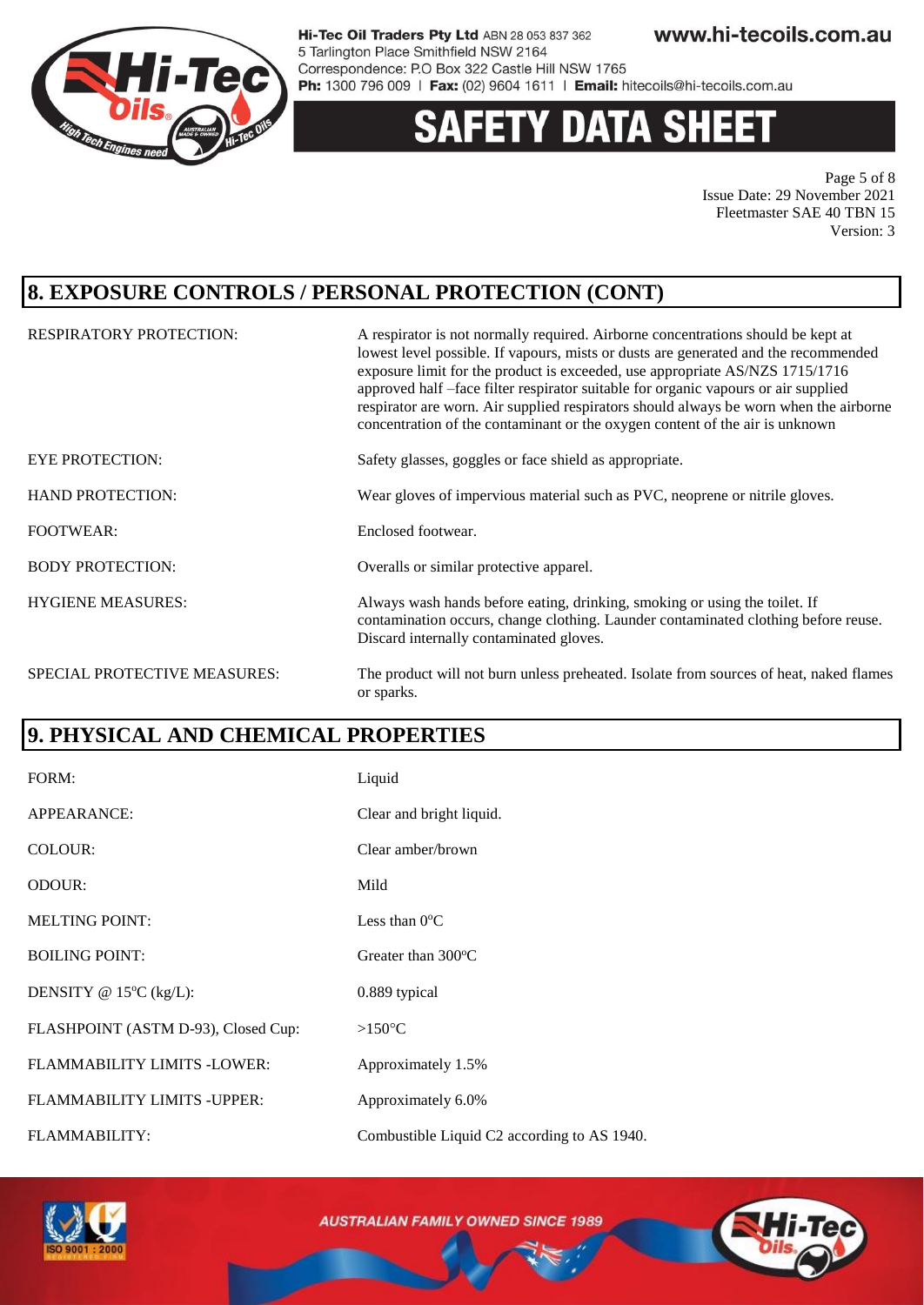

# **Y DATA SHEET**

Page 6 of 8 Issue Date: 29 November 2021 Fleetmaster SAE 40 TBN 15 Version: 3

# **9. PHYSICAL AND CHEMICAL PROPERTIES (CONT)**

| <b>SOLUBILITY IN WATER:</b>                 | Not soluble.                                                               |
|---------------------------------------------|----------------------------------------------------------------------------|
| SOLUBILITY IN ORGANIC SOLVENTS:             | Soluble in petroleum solvents.                                             |
| <b>VAPOUR PRESSURE:</b>                     | Less than $0.1$ kPa                                                        |
| VAPOUR DENSITY $(Air = 1)$ :                | Greater than 2.0                                                           |
| VISCOSITY @ 40 $^0$ C (mm <sup>2</sup> /s): | Approximately 120                                                          |
| <b>EVAPORATION RATE:</b>                    | Less than 1 (n-butyl acetate $= 1$ )                                       |
| <b>AUTO-IGNITION TEMPERATURE:</b>           | Greater than $250^{\circ}$ C                                               |
| <b>EXPLOSION PROPERTIES:</b>                | Not considered an explosion risk under normal conditions of use.           |
| <b>OTHER INFORMATION:</b>                   | These physical data and other properties do not constitute a specification |

#### **10. STABILITY AND REACTIVITY**

| <b>CHEMICAL STABILITY:</b>     | Stable under normal conditions of use.                           |
|--------------------------------|------------------------------------------------------------------|
| CONDITIONS TO AVOID:           | Heat, direct sunlight, open flames or other sources of ignition. |
| <b>INCOMPATIBLE MATERIALS:</b> | Strong oxidising agents.                                         |
| <b>HAZARDOUS REACTIONS:</b>    | Will react with strong oxidising agents.                         |
| HAZARDOUS POLYMERISTION:       | Will not occur.                                                  |

## **11. TOXICOLOGICAL INFORMATION**

| <b>TOXICOLOGY INFORMATION:</b> | This product contains petroleum base oils, which may be refined by various processes<br>including severe solvent extraction, hydro cracking and hydro treating. These oils<br>have not been listed in the U.S. National Toxicology Program (NTP) Annual Report<br>nor have they been classified by the International Agency for Research on Cancer<br>(IARC) as carcinogenic or probably carcinogenic to humans. Oral LD50 ({UDO1}) : {<br>$UDO2$ } mg/kg. |
|--------------------------------|------------------------------------------------------------------------------------------------------------------------------------------------------------------------------------------------------------------------------------------------------------------------------------------------------------------------------------------------------------------------------------------------------------------------------------------------------------|
| <b>INHALATION:</b>             | Inhalation of mists or aerosols can produce respiratory irritation.                                                                                                                                                                                                                                                                                                                                                                                        |
| <b>INGESTION:</b>              | May cause mild irritation of the mouth, throat and stomach with nausea and mild<br>diarrhoea. Large amounts can cause vomiting which can lead to aspiration of vomited<br>material into the lungs.                                                                                                                                                                                                                                                         |

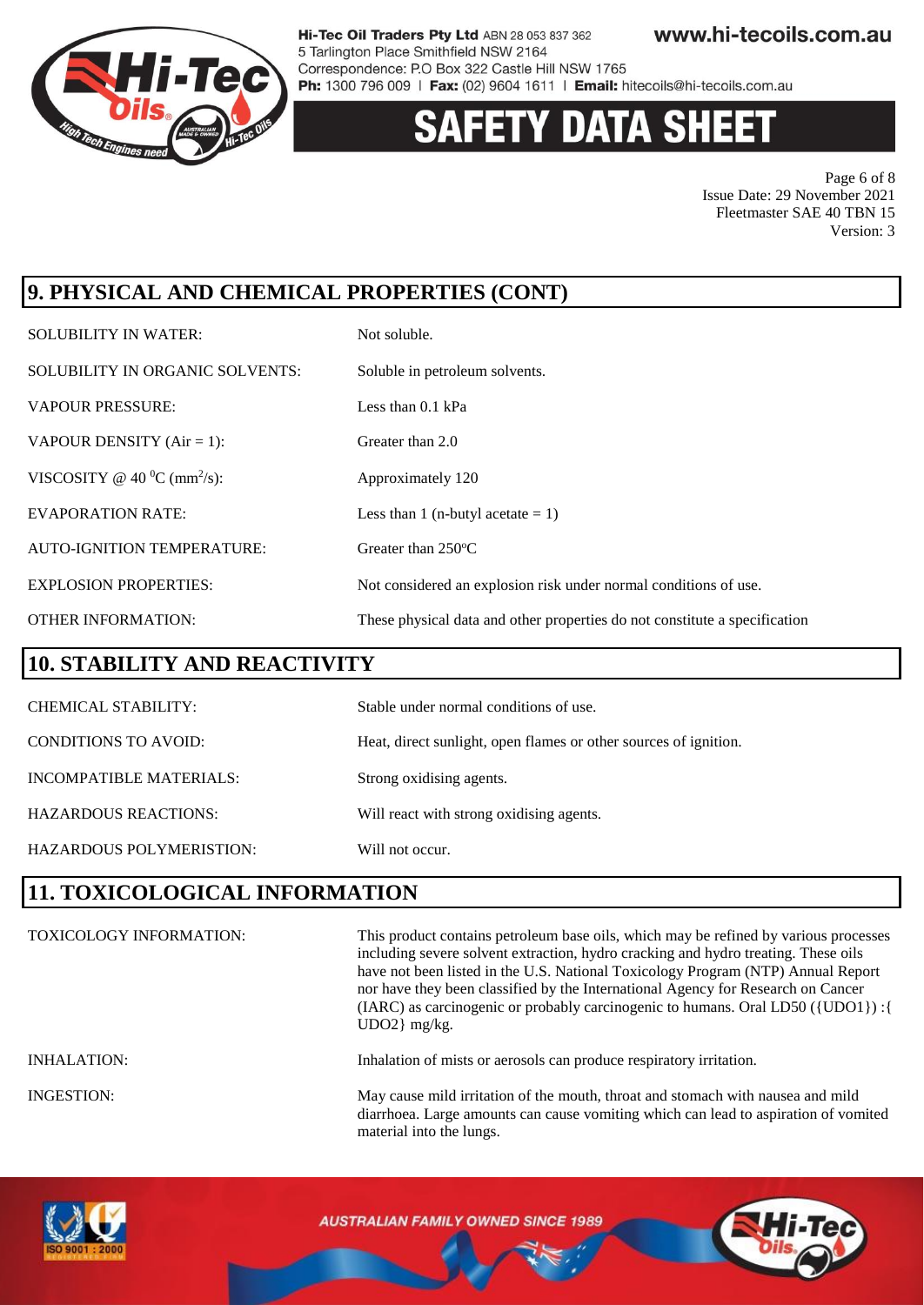

# **Y DATA SH**

Page 7 of 8 Issue Date: 29 November 2021 Fleetmaster SAE 40 TBN 15 Version: 3

# **11. TOXICOLOGICAL INFORMATION (CONT)**

| SKIN:                   | Will have a de-fatting effect on the skin. Contact with skin may result in irritation.                                                                                                                                          |
|-------------------------|---------------------------------------------------------------------------------------------------------------------------------------------------------------------------------------------------------------------------------|
| EYE:                    | May cause watering of eyes.                                                                                                                                                                                                     |
| REPRODUCTIVE TOXICITY:  | This product contains small amounts of para-dodecylphenol. Rats when given high,<br>repeated daily doses by oral intubation experienced adverse reproductive effects. The<br>relevance of these effects to humans is uncertain. |
| <b>CHRONIC EFFECTS:</b> | Prolonged or repeated exposure may result in irritation, with the possibility of<br>dermatitis.                                                                                                                                 |
| MUTAGENICITY:           | Mutagenic effects not known.                                                                                                                                                                                                    |
| CARCINOGENICITY:        | Product is not a known carcinogen.                                                                                                                                                                                              |

#### **12. ECOLOGICAL INFORMATION**

ECOLOGICAL INFORMATION: Leaching and penetration through soils is generally regarded as resulting in long-term persistence. Fresh or used product may be harmful to aquatic life. Do not allow material to enter drains or watercourses. Major constituents are expected to be readily biodegradable.

### **13. DISPOSAL CONSIDERATIONS**

DISPOSAL CONSIDERATIONS: Dispose of according to federal, E.P.A. and state regulations.

Transport of Dangerous Goods by Road and Rail.

### **14. TRANSPORT INFORMATION**

ROAD & RAIL TRANSPORT: ADG REQUIREMENT Not classified as a Dangerous Good according to the Australian Code for the

MARITIME TRANSPORT:

IMO/IMDG REQUIREMENT Not classified as a Dangerous Good according to the criteria of the International

Maritime Dangerous Goods Code (IMDG Code) for transport by sea.

AIR TRANSPORT:

ICAO/IATA REQUIREMENT Not classified as a Dangerous Good according to the criteria of the International Maritime Air Transport Association (IATA) Dangerous Goods Regulations for transport by air.